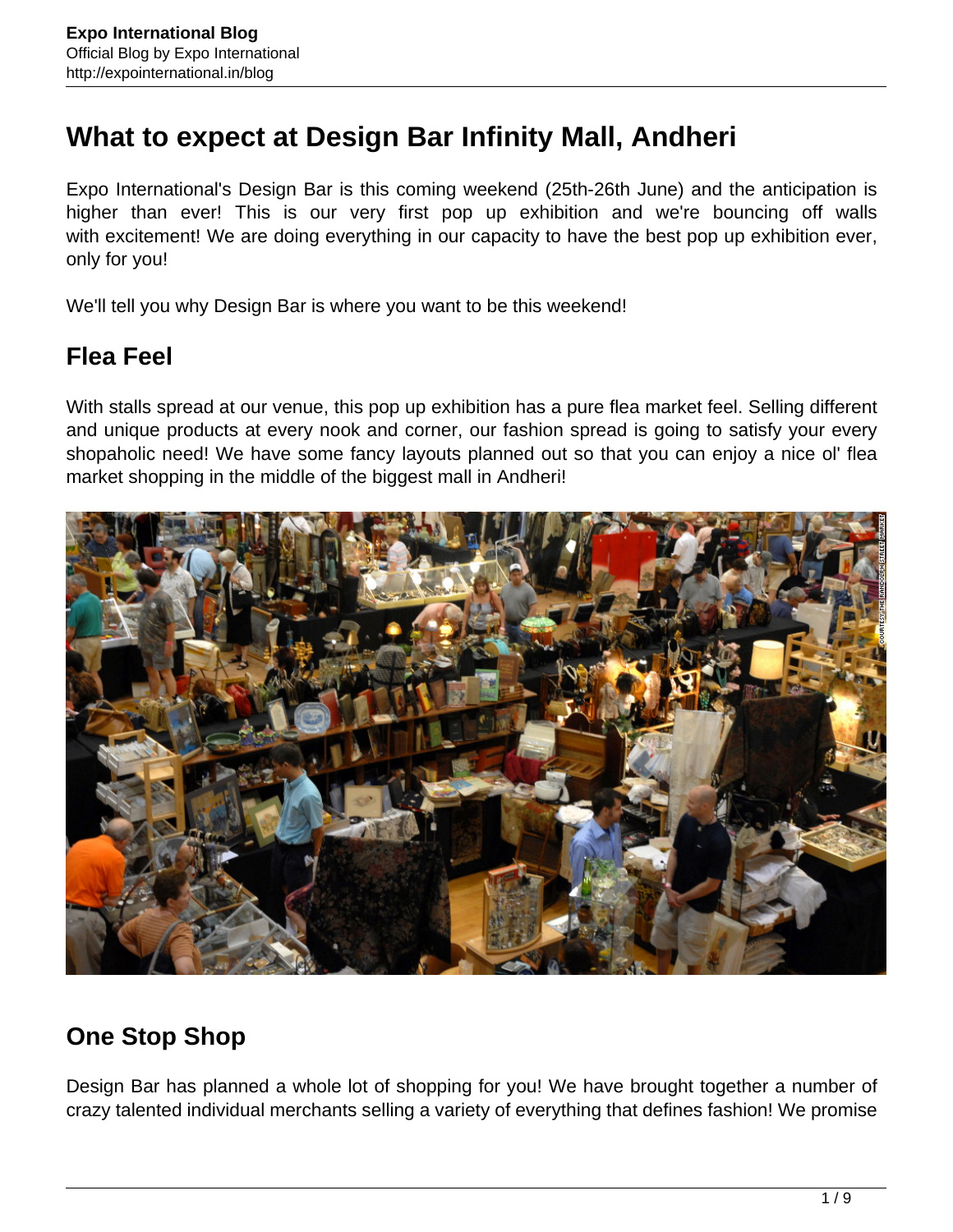to have you wow the world with your outfits for the entire monsoon season!



## **Weekend Paradise**

"Shopping is a bad weekend plan" said no one ever! If you're looking to hit that refresh button on your closet, Design Bar is where you want to be! Rumourss, who sell some exclusively beautiful kurtis infused with a West and Middle Eastern touch, have some regal outfits for you to wear for all occasions. Adaa footwear are all set to bring you some really authentic and fashionable footwear for you to prance around, all over the city! A few more of our merchants are Shank Creations, Priya's, Saachi Creations & Sonal Jewellery, Flutter, Desi Queen, Shanti Hastkala and Meejas Couture, will be showing you what fashion, in its true meaning is!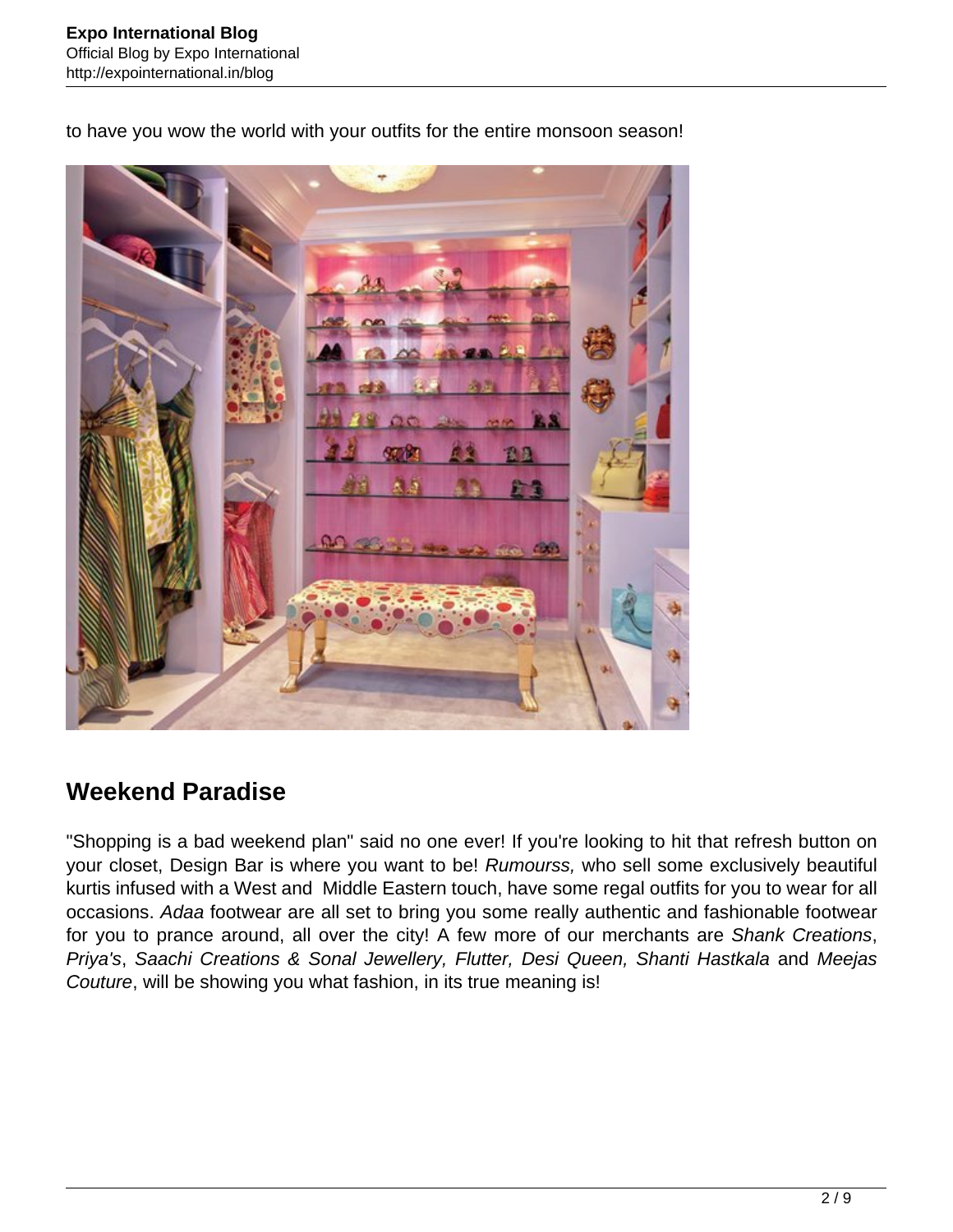## **Food Mania**

We have chosen the perfect venue to put up our fashion festival, because Infiniti Mall, Andheri has a vast food court with scrumptious cuisines at great prices! If you're looking for a quick refuel during your scavenger hunt of finding your perfect outfit, be sure to find yourself munching the best of food at the food court, from the best food chains!

And if you wish to buy some fresh chikkis to satisfy your hunger pangs, we have Surbhi Delight with their stall at the Design Bar selling fresh homemade chikkis. Not the fake 'Maganlal' variants commonly found in every chikki shop, of course.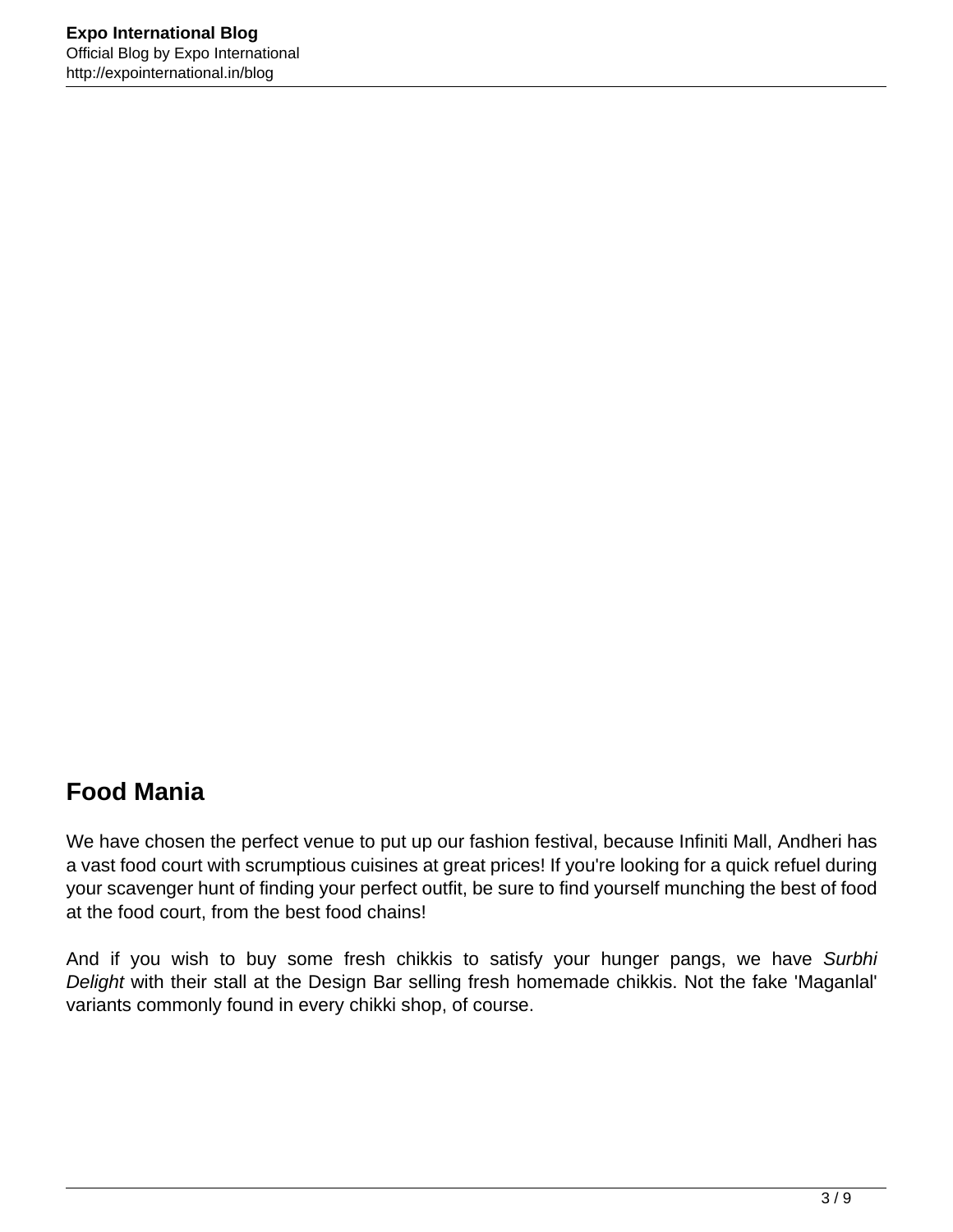#### **Fresh Fashion**

Design Bar promises a whole new twist to fashion. Our stalls have been claimed by some of the most creative and upcoming designers who are ready to pull all strings to bring you the trendiest and edgiest fashion that will simply blow your mind! Be absolutely ready to be engulfed in a warm hug of fashion here.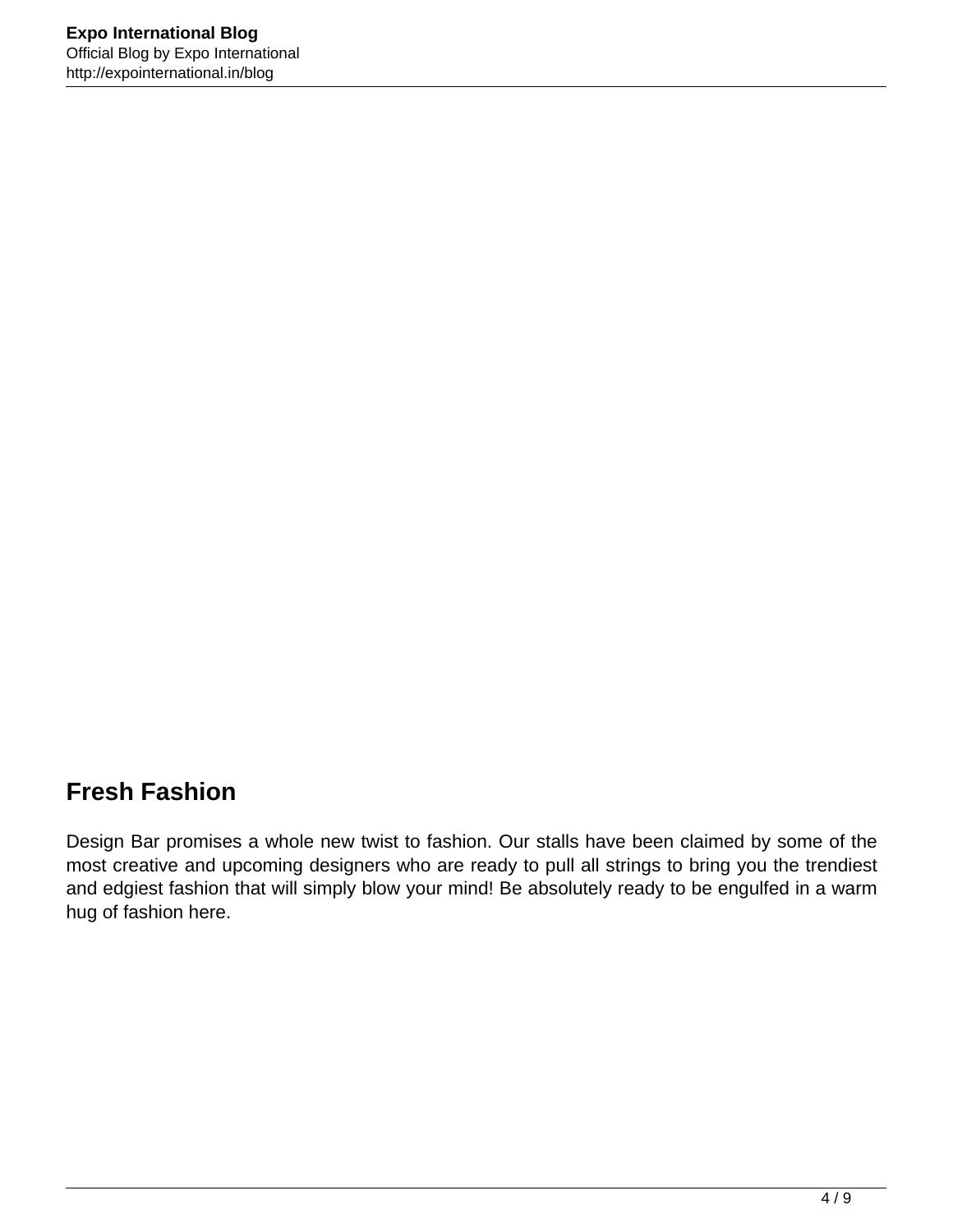## **Squad Day Out**

Need some quality squad time? Ring the girls up and make your way to Design Bar for the weekend! What is a better way to have a relaxing day with your girls than going shopping and gossiping over some premium quality coffee and snacks?!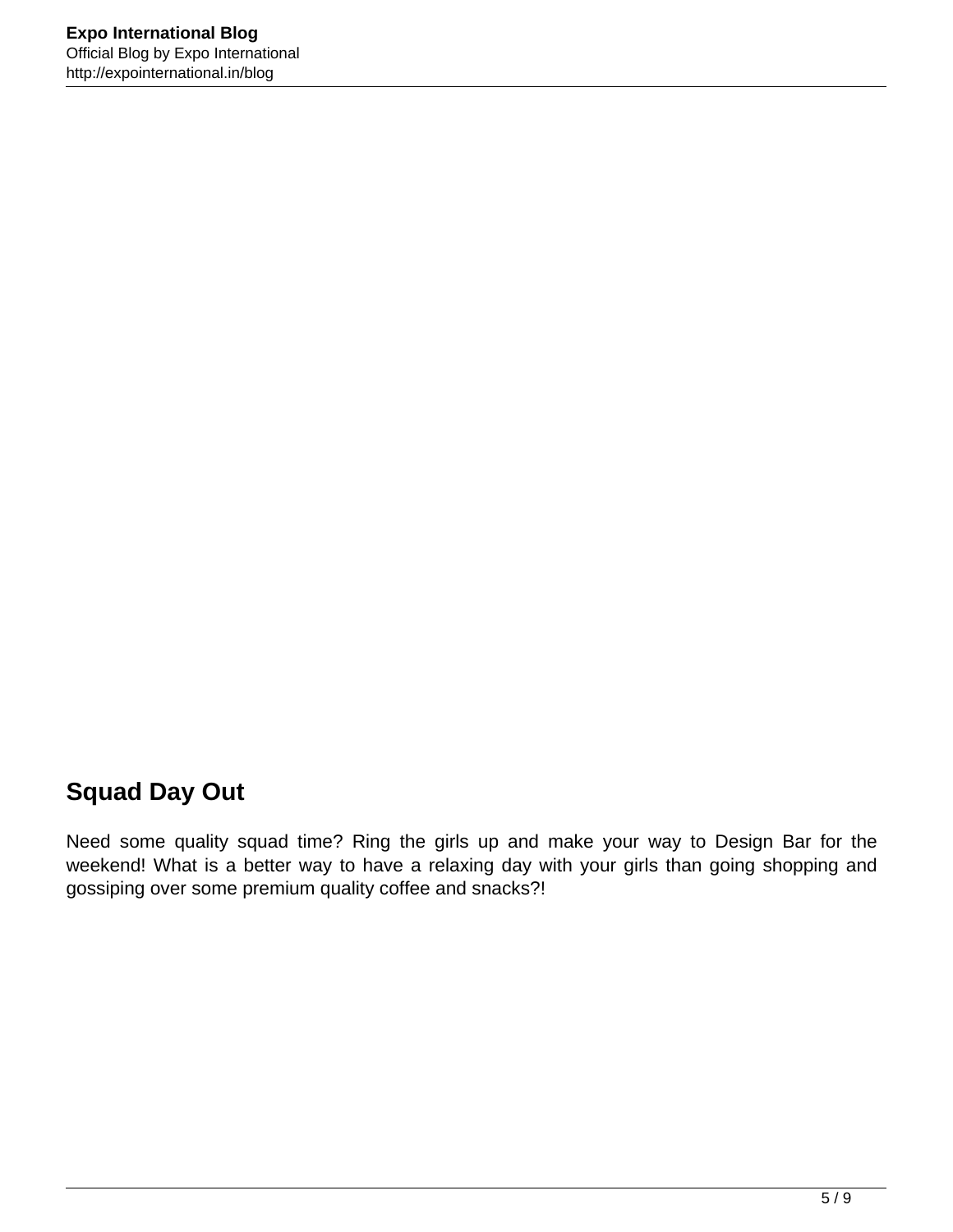## **De-stressing Retail Therapy**

Tired and overwhelmed with your daily hassles? Catch a break and shop with us! Our outfits will make you feel fuzzy in the stomach and will relax you in no time! Who needs counselling sessions when you can have shopping sprees to make you feel better?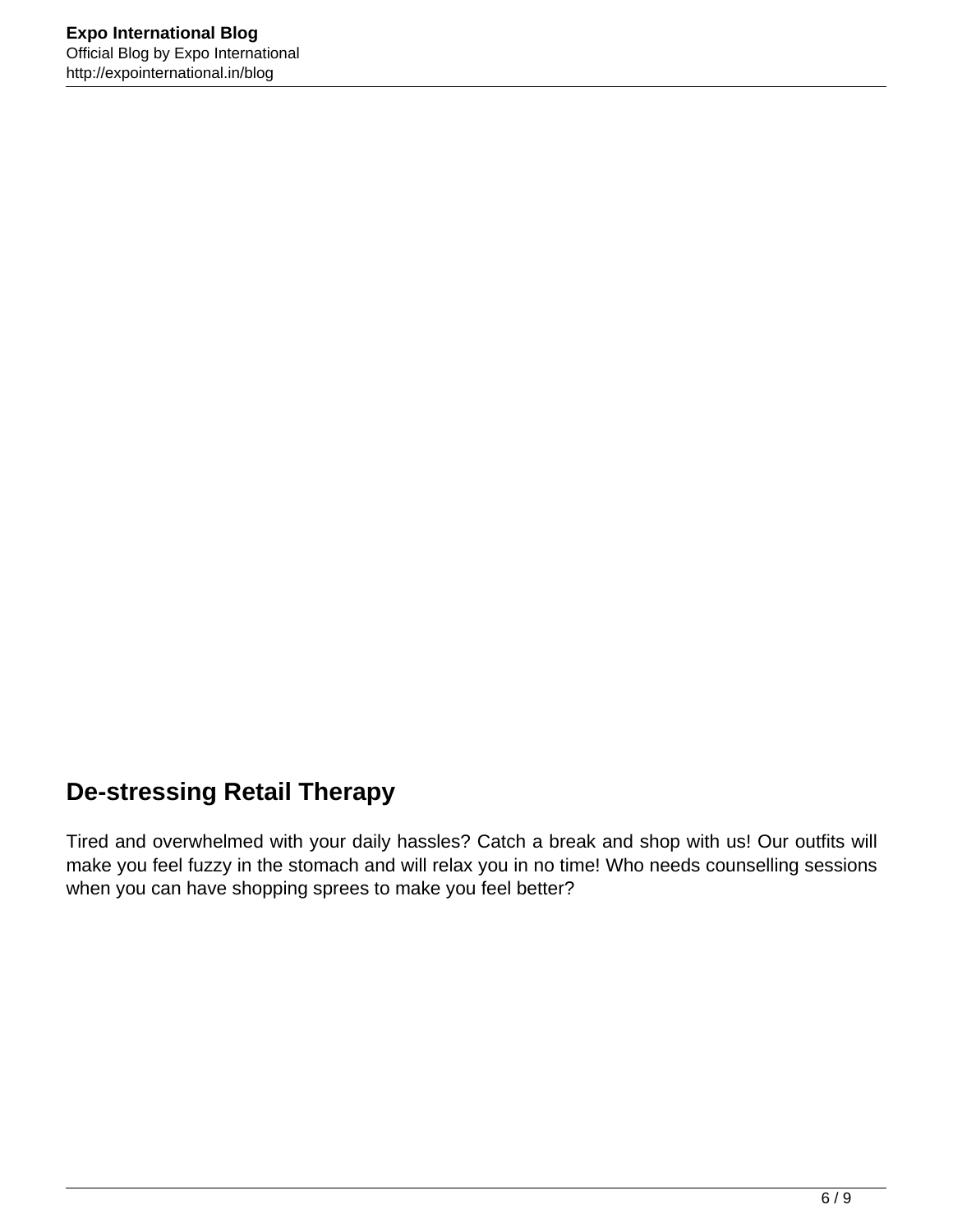## **Affordable fashion**

We have ensured that our fashion at Design Bar is maintained at affordable prices, so that you can have the best time and buy everything you want, without having an empty wallet and feeling guilty, after leaving our exhibition! We meant it when we said we have planned every single detail.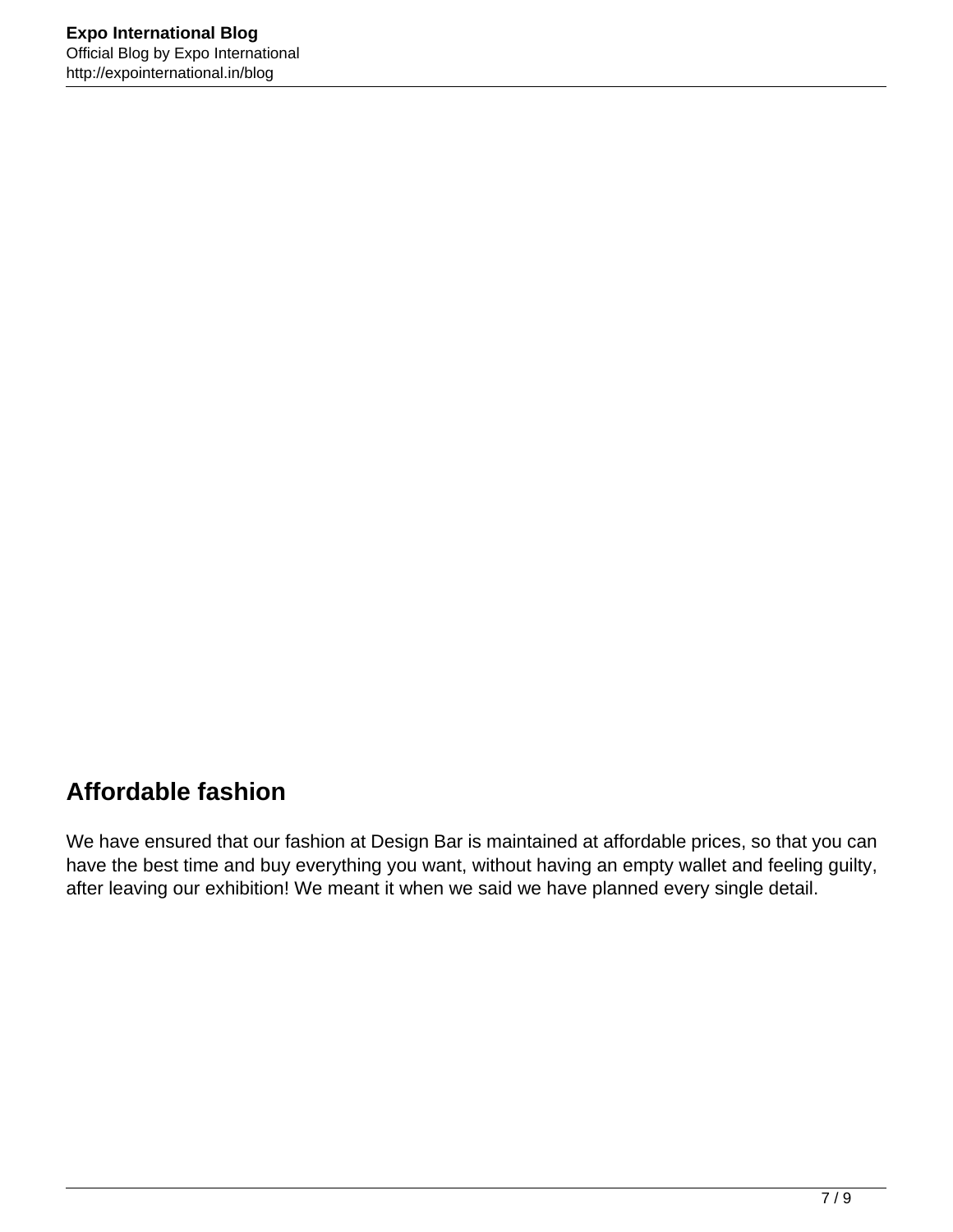#### **Wide range for all ages**

If you're worried about entering a pop up exhibition and seeing only "youngster" or "aunty" fashion, you're very wrong! Design Bar has tried its level best to maintain a balance between young and mature, making sure no one leaves us disappointed. Trendy and age friendly is our motto!